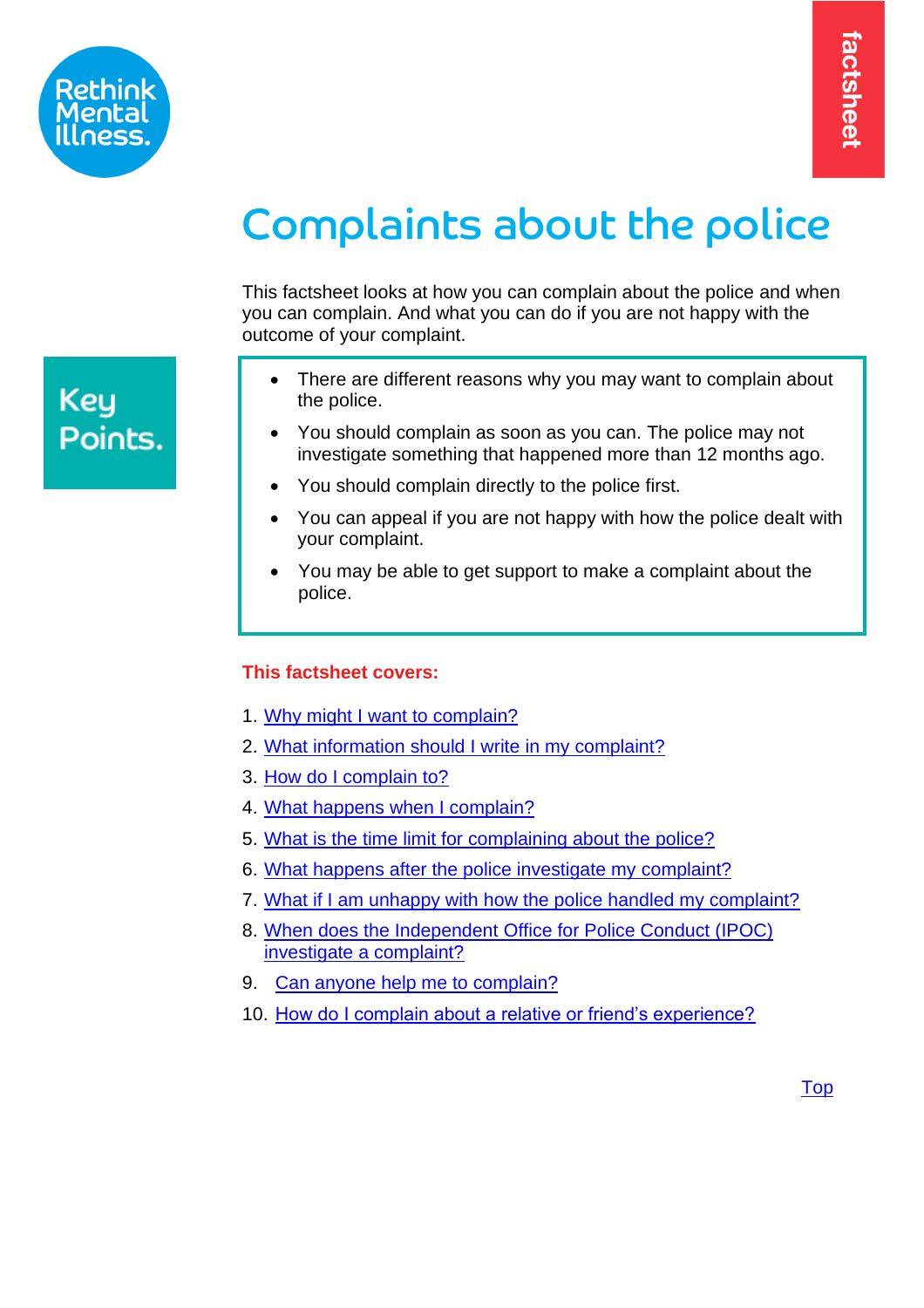# **1. Why might I want to complain?**

Dealing with the police can be a stressful experience. You can complain if you are not happy with the service the police have given you. You can complain about the behaviour of police officers or members of police staff. Or you can complain about how the service is run. You may feel that police officers or police staff: <sup>1</sup>

- treated you badly,
- did not act in line with your rights,
- did not follow correct policies and procedures,
- treated you unfairly because of your mental health. This may be discrimination, or
- actions have had a negative effect on you. Even if it was not directed towards you.

The Standards of Professional Behaviour explain how police officers should act. They should: <sup>2</sup>

- be honest and not abuse their powers,
- act with self-control and tolerance and treat you with respect,
- respect your rights
- treat you fairly and not discriminate, and
- only use the right amount of force when they need to.
- treat your information with respect and only access it or share it, in line with their job

## **Anna's story**

Anna has a mental illness and was arrested by the police. She told the police officer at the station that she had a mental illness. Anna knew that she had a right to have an appropriate adult. But the police didn't arrange this for her. Anna made a complaint.

#### **How do I complain about my solicitor, NHS staff or my appropriate adult?**

You may come into contact with other professionals whilst at a police station. But they will have different complaints policies that you need to follow.

#### **Solicitor**

You should raise your concerns about your solicitor with your solicitor. If this does not help, you should follow the law firm's complaints procedure. Your solicitor should give you a copy of the complaints procedure if you ask to see it  $3$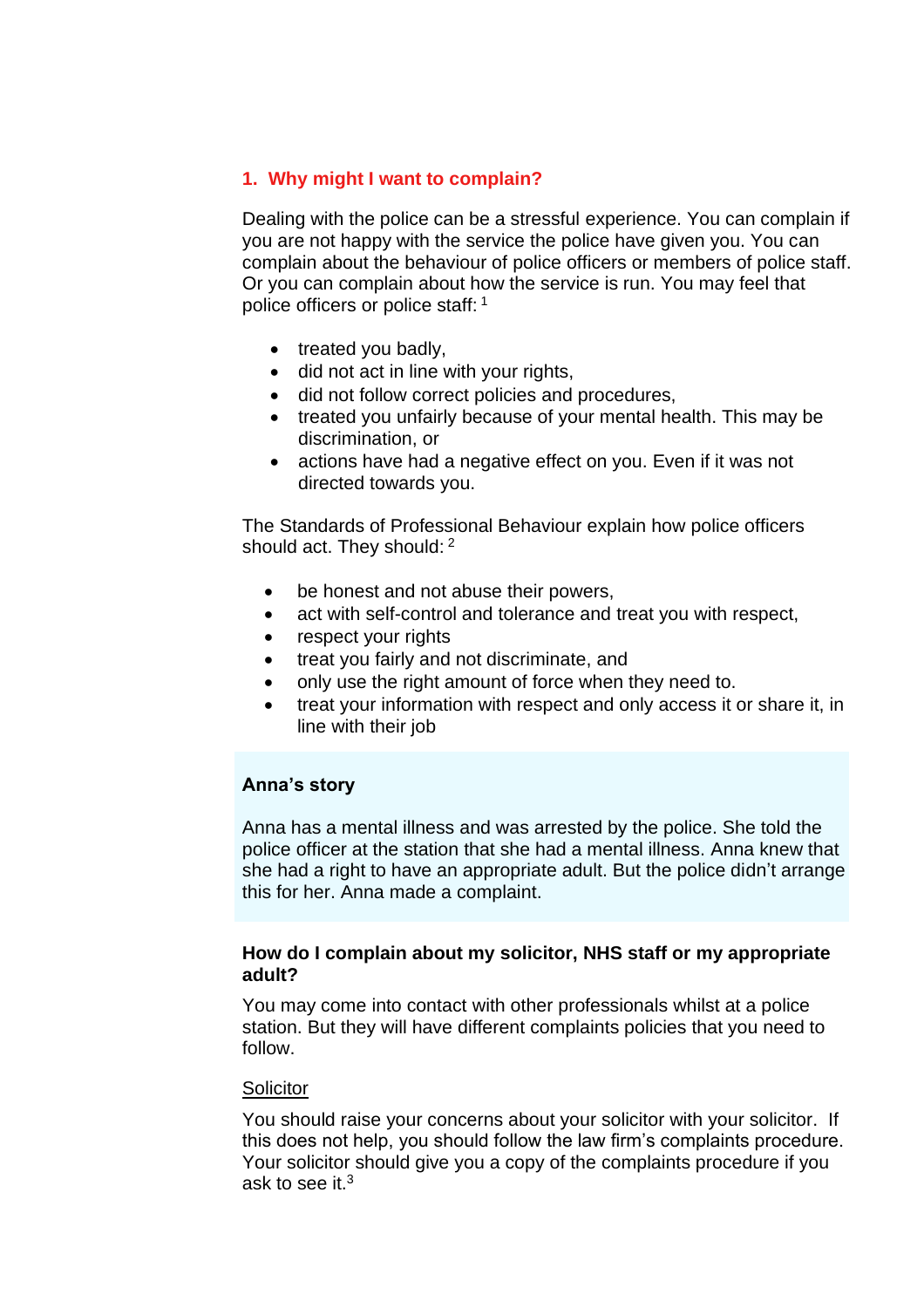#### NHS staff

You may come into contact with NHS staff if:

- you have a mental health assessment in the police station, or
- you are taken to hospital.

You will need to use the NHS complaints procedure if you have a complaint against NHS staff.

#### Appropriate Adult

If you have a mental illness, you might get an appropriate adult (AA) if you are arrested. To get an AA, the police station staff have to think that you are 'vulnerable'<sup>4</sup> . If have difficulty understanding what is happening or struggle to communicate, you will be classed as vulnerable.<sup>5,6</sup>

Your AA is there to make sure you understand what is happening, why it is happening. And that the police treat you fairly.<sup>7</sup> Your AA might be a carer friend or relative but could also be:<sup>8</sup>

- a care coordinator or community psychiatric nurse,
- a social worker,
- a trained appropriate adult, or
- someone who is over 18 who is not employed by the police.

An appropriate adult cannot be a police officer or someone employed by the police.<sup>9</sup>

You will need to make a complaint to the agency where the AA is from.

You can find more information about:

- Legal advice how to get help from a solicitor
- Complaints
- Appropriate adult
- Police stations what happens when you are arrested?
- Discrimination and mental health

at [www.rethink.org.](file://///Srv-fil05/YKS_NE_EM/EM/Advice%20&%20Information%20Service%20AIS4005/Shared/FACT%20SHEETS/Employment%20Support%20Allowance%20(ESA)%20Factsheet/Review%20Folder/2016/www.rethink.org) Or call our General Enquiries team on 0121 522 7007 and ask them to send you a copy of our factsheet.

<span id="page-2-0"></span>[Top](#page-0-1)

## **2. What information should I write in my complaint?**

When you make a complaint, you should include the following things in your letter.

- Which police force are you complaining about?
- What problem are you complaining about?
- When did it happen?
- Where did it happen?
- Who was involved?
- Did anyone see what happened?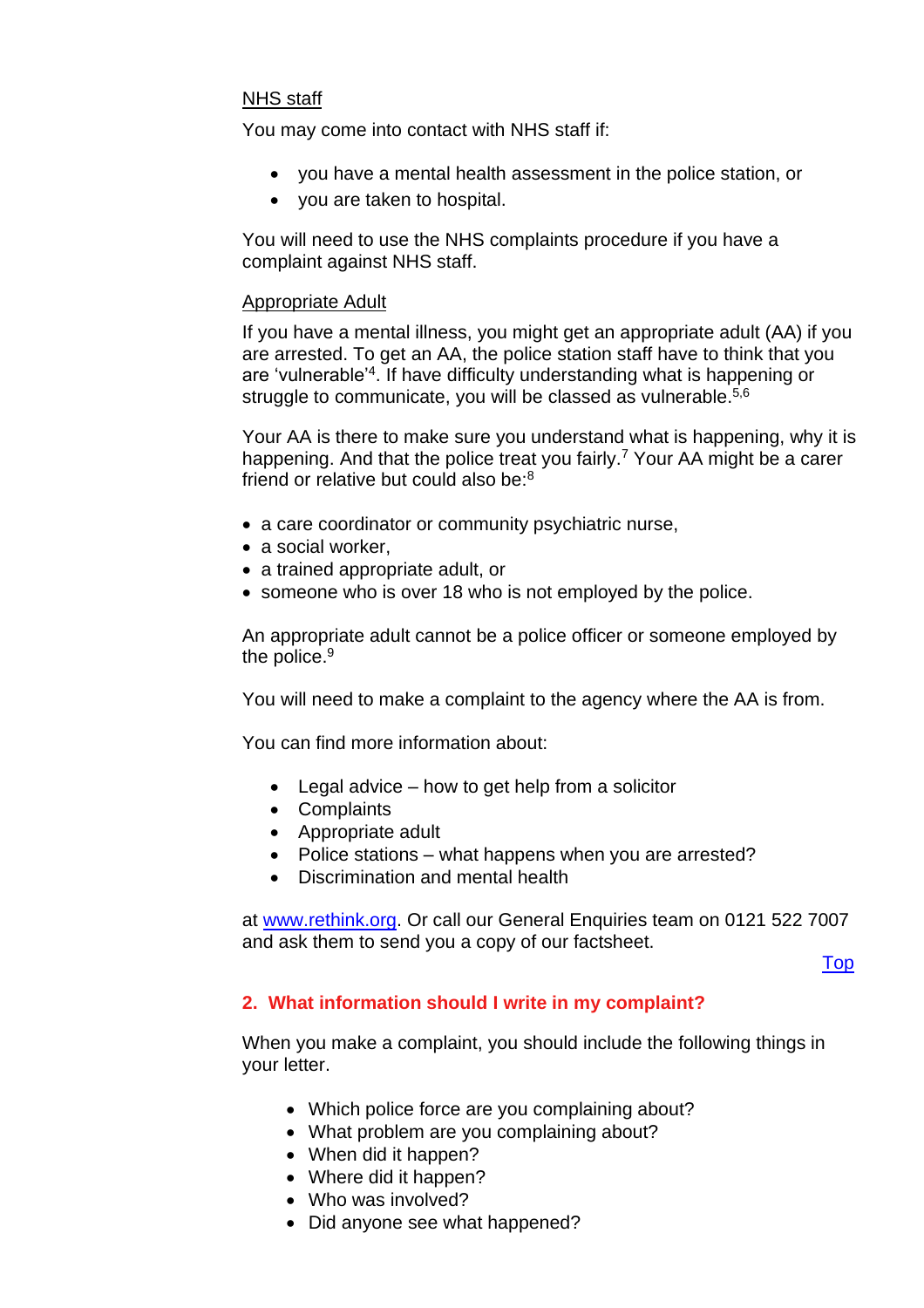- What was said and done?
- Did you get hurt or any of your things get damaged?
- What effect has it had on your mental health?
- What do you expect the outcome of complaint to be?

## <span id="page-3-0"></span>**3. How do I complain?**

It will be quicker if you complain to the police force you have the issue with.

You can complain in the following ways.<sup>10</sup>

- In person at the police station.
- Use an online complaint form. You can complain on your local police website. Or you can complain through the Independent Office for Police Conduct (IOPC) website. The form to use is through the below link. [www.policeconduct.gov.uk/complaints-and-appeals/make](https://www.policeconduct.gov.uk/complaints-and-appeals/make-complaint)[complaint.](https://www.policeconduct.gov.uk/complaints-and-appeals/make-complaint)
- By post. Send your complaint form to the police station you are complaining about. Or the IOPC. You can find a copy of this form by using the above website link. You can also call them on 0300 020 0096 and ask for a hard copy.

#### **Who is the Independent Office for Police Conduct?**

The Independent Office for Police Conduct (IOPC) oversees the police complaints system in England and Wales. They also set the standards for how police should handle complaints. They are independent from the police.<sup>11</sup>

If you complain directly to the IOPC they will send your complaint to the police force who you are complaining about. They will not read your complaint. The IPCC will not investigate your complaint at this stage.<sup>12</sup>

Let the IOPC know, if you are worried that you or someone you know will be harmed if you make a complaint against the police.<sup>13</sup>

#### [Top](#page-0-1)

## <span id="page-3-1"></span>**4. What happens when I complain?**

The police force will decide if they need to record your complaint. Only recorded complaints are dealt with. You should hear from the police in 15 working days.<sup>14</sup>

If they decide not to record your complaint, they should explain the reasons why. If the police don't record your complaint, or don't write to you at all, you can appeal.<sup>15</sup>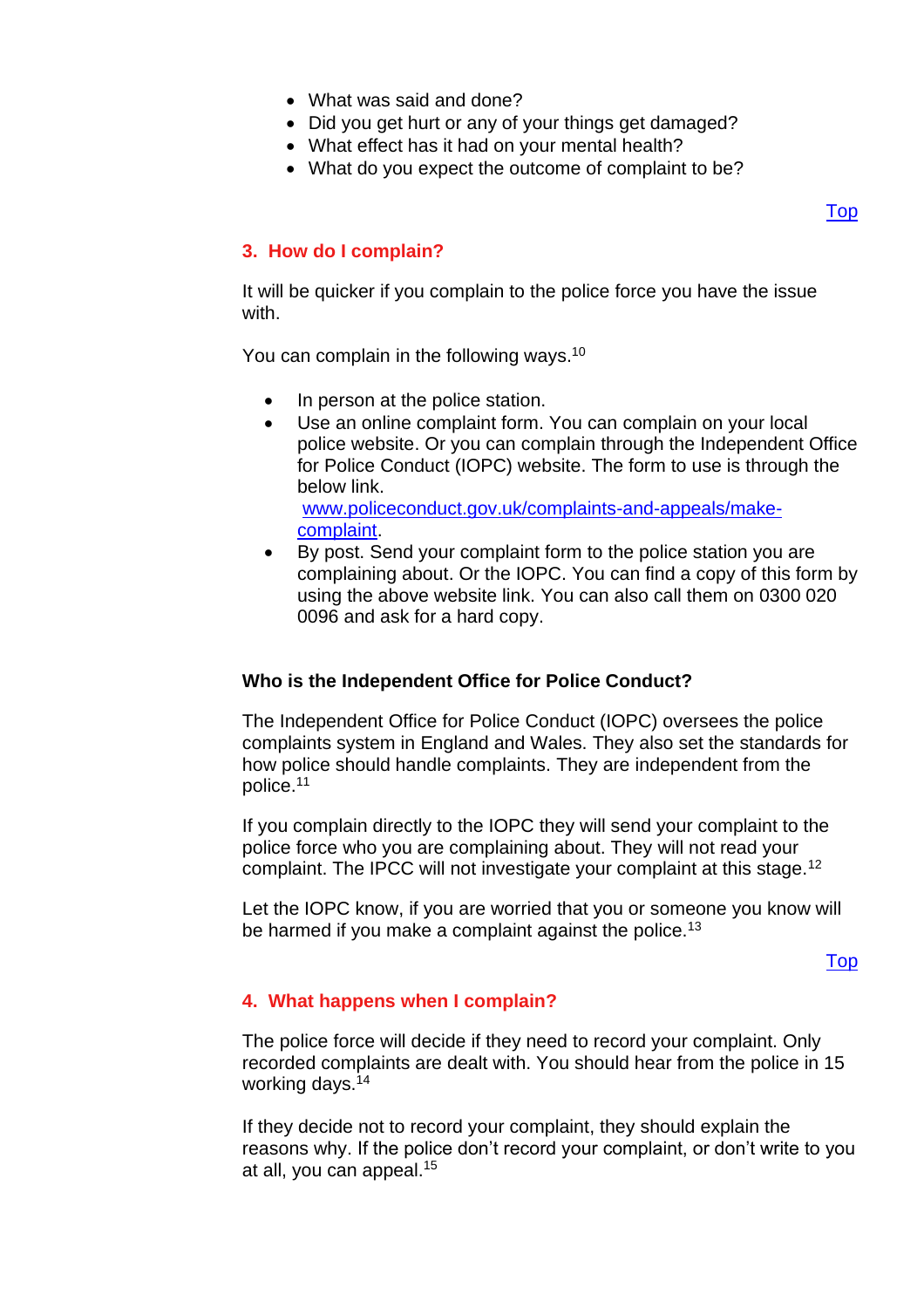# **How will the police deal with my recorded complaint?**

There are different ways that the police force can deal with your complaint. They should tell you how they are going to deal with it.

You could ask for a copy of their complaints procedure.

#### Local resolution<sup>16</sup>

This means the police will deal with your complaint at a local level. Local resolution is usually used for less serious complaints. Less serious complaints are usually complaints that won't end up in court.

The outcome of your complaint may be:

- an explanation,
- an apology, or
- satisfying you that appropriate action is being taken because of your complaint.

You will get a letter from the police to explain:

- the outcome of your complaint, and
- information about your right to appeal.

#### Local investigations<sup>17</sup>

If local resolution is not suitable for your complaint, a police investigator may carry out a local investigation.

This person should tell you:

- how they will investigate your complaint,
- how they will reach a decision, and
- what action they will take at the end of the investigation.

They should keep you updated on progress made throughout the investigation.

You will get a letter from the police to explain:

- the outcome of your complaint, and
- information about your right to appeal.

#### Independent Office for Police Conduct (IOPC)

Your local police force will refer your case straight to the IOPC if your complaint is about a death or serious injury.<sup>18</sup>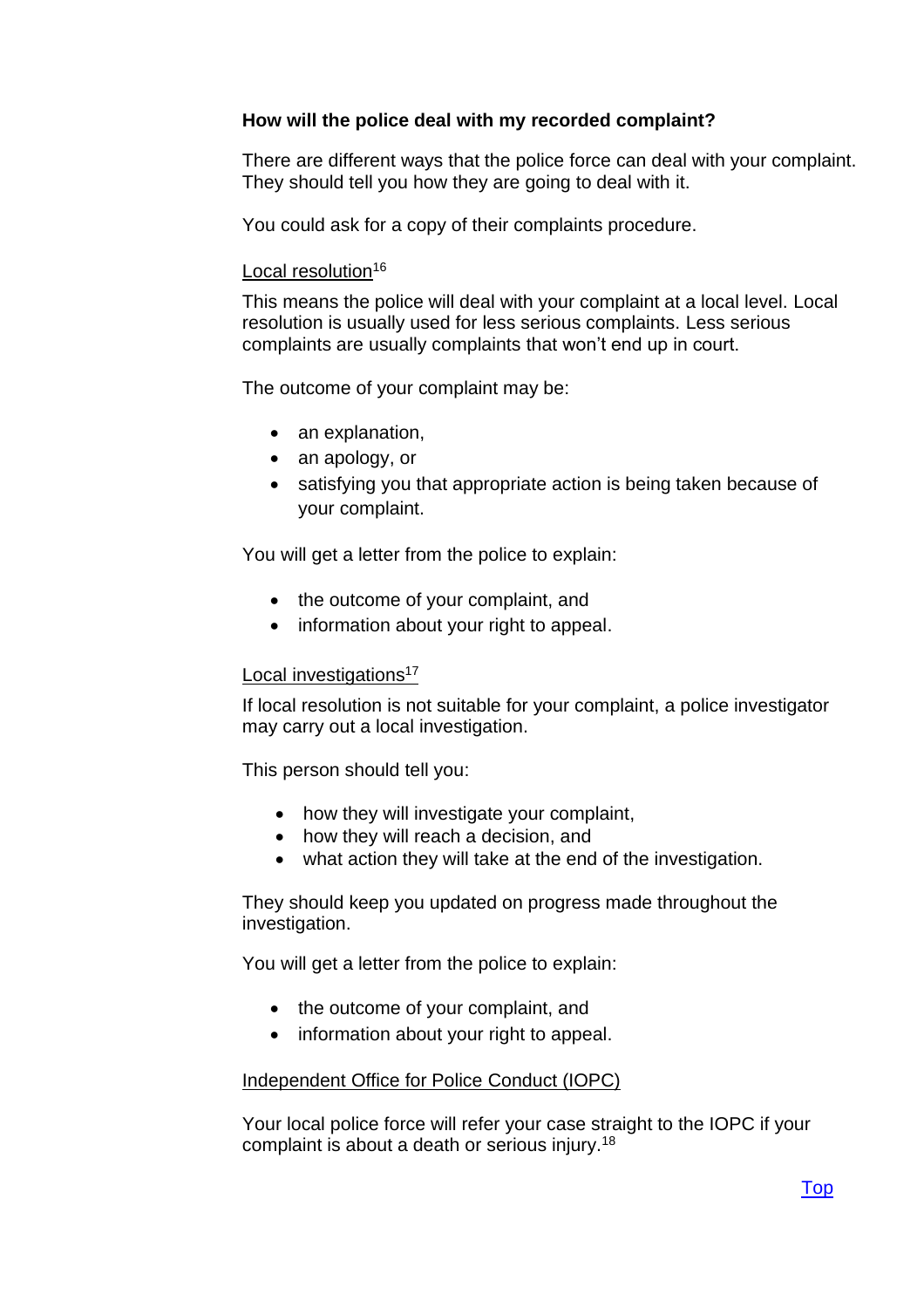# <span id="page-5-0"></span>**5. What is the time limit for complaining about the police?<sup>19</sup>**

There is no time limit for making a complaint about the police. But you should do it as quickly as possible after the incident happened. This is because complaints are harder to investigate if they are made a long time after the incident.

The police may decide not to deal your complaint if you make it more than 12 months after the incident. If you make a late complaint you need to explain why it has taken you this long to complain. The police will need to think about your reason. They may investigate your complaint.

#### [Top](#page-0-1)

## <span id="page-5-1"></span>**6. What happens after the police investigate my complaint?**

After the police have finished investigating your complaint, they will tell you what will happen next. They may:<sup>20,</sup>

- apologise to you,
- change their policies or procedures,
- speak to the person you complained about to improve their performance,
- refer your complaint to the Independent Office for Police Conduct if they think something serious has happened, or
- refer your complaint to the Crown Prosecution Service if they believe that a member of staff has committed a crime.

Unfortunately, the police may not always have enough evidence to take any action. If you are not happy with the outcome of your complaint, you can appeal.<sup>21</sup>

# [Top](#page-0-1)

#### <span id="page-5-2"></span>**7. What if I am unhappy with how the police handled my complaint?**

You may be able to appeal. You can appeal if: <sup>22</sup>

- you disagree with how your complaint was investigated,
- the police force failed to record your complaint,
- you disagree with outcome of the local resolution process,
- you disagree with outcome of a local investigation process,
- the police force decided not to investigate your complaint,
- the police force stopped their investigation into your complaint,
- you didn't get enough information to understand how the decision was reached, or
- you disagree with the action that the police are taking.

The police should tell you who you can appeal to when they contact you with the outcome of your complaint. This will be the Independent Office for Police Conduct (IOPC) or the chief officer of the police force.<sup>23</sup> Make sure you contact who you are told to. This will avoid any delay.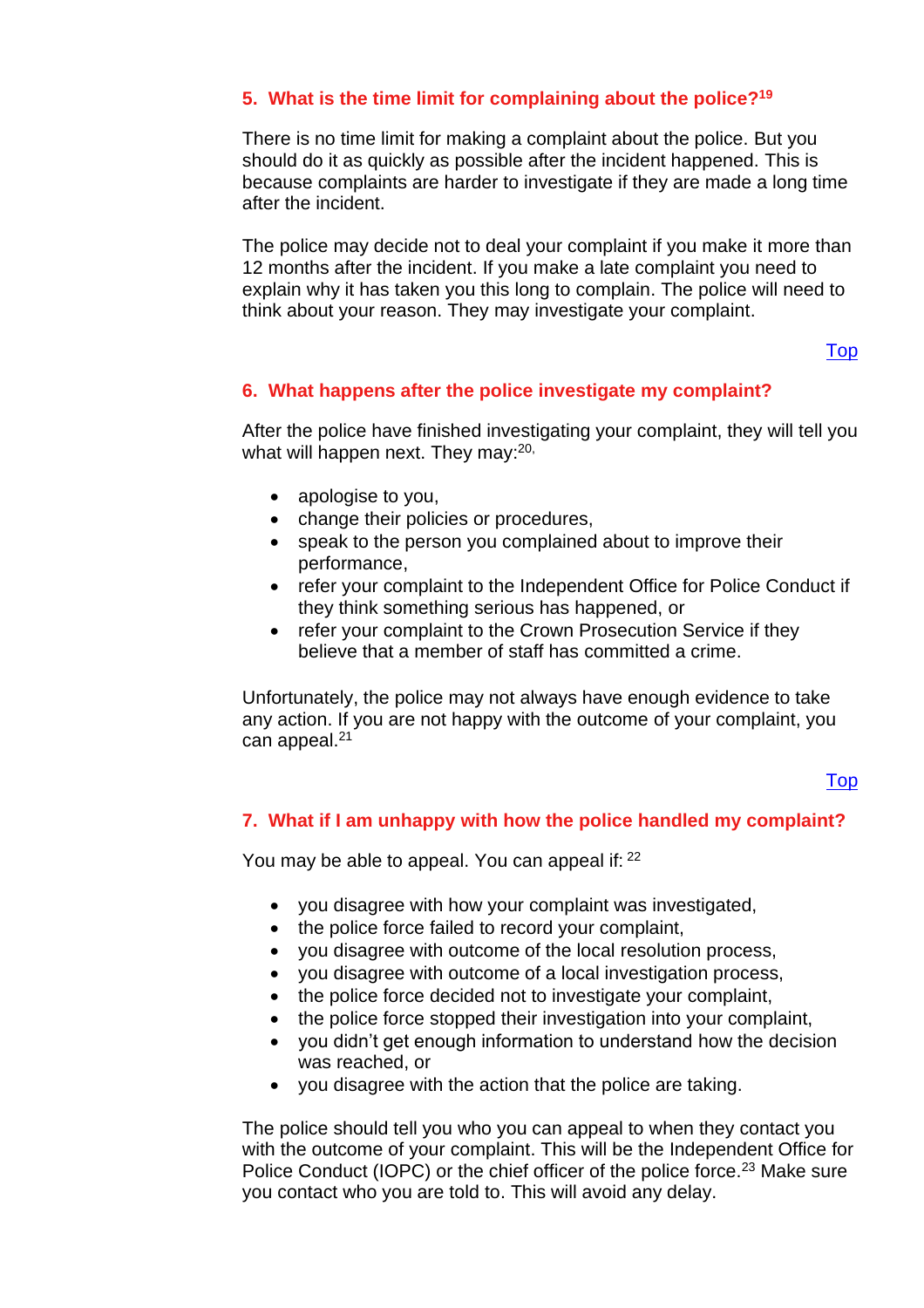You need to send your completed appeal form and a copy of the decision letter from the police within 29 days. For example, if your decision letter is dated 1<sup>st</sup> April, you have to make sure that the IOPC receive your appeal by 29<sup>th</sup> April.<sup>24</sup>

If you are not happy with how your complaint was processes or the outcome of your complaint you can contact your Member of Parliament (MP) for help.<sup>25</sup>

#### **How will the IOPC deal with my appeal?**

It can take up to 10 weeks for your appeal to be dealt with.<sup>26</sup>

The IOPC will not investigate your complaint. They will look at how the police handled your complaint.<sup>27</sup>

If the IOPC agree that the police did not handle your complaint properly they will tell the chief police officer of the force what they need to do. They will write to you to tell you what they have told the chief police officer to do and what will happen next.<sup>28</sup>

If the IOPC agree that the police made the correct decision, they will write to explain how and why they made that decision.<sup>29</sup>

The IOPC decision is final. You can only overturn IOPC decisions by applying for judicial review. $30$  This is a complicated area of law. You need to get legal advice.

For more information about the IPOC look at [section 4](#page-3-0) of this factsheet.

## **How will the chief officer of the police force deal with my appeal?**

If the chief officer is considering your appeal, they should send you a letter to let you know they have received your appeal. The letter should tell you:<sup>31</sup>

- when you should hear about your appeal,
- what should happen during the appeals process, and
- who to contact if you have any queries

#### You can find more information about **'Legal advice'** at [www.rethink.org.](http://www.rethink.org/) Or call our General Enquires team on 0121 522 7007 and ask them to send you a copy of our factsheet.

## [Top](#page-0-1)

## <span id="page-6-0"></span>**8. When does the Independent Office for Police Conduct investigate a complaint?**

The Independent Office for Police Conduct (IOPC) investigates the most serious complaints against the police. Such as: 32

- death,
- serious injury, or
- claims that officers have done something wrong.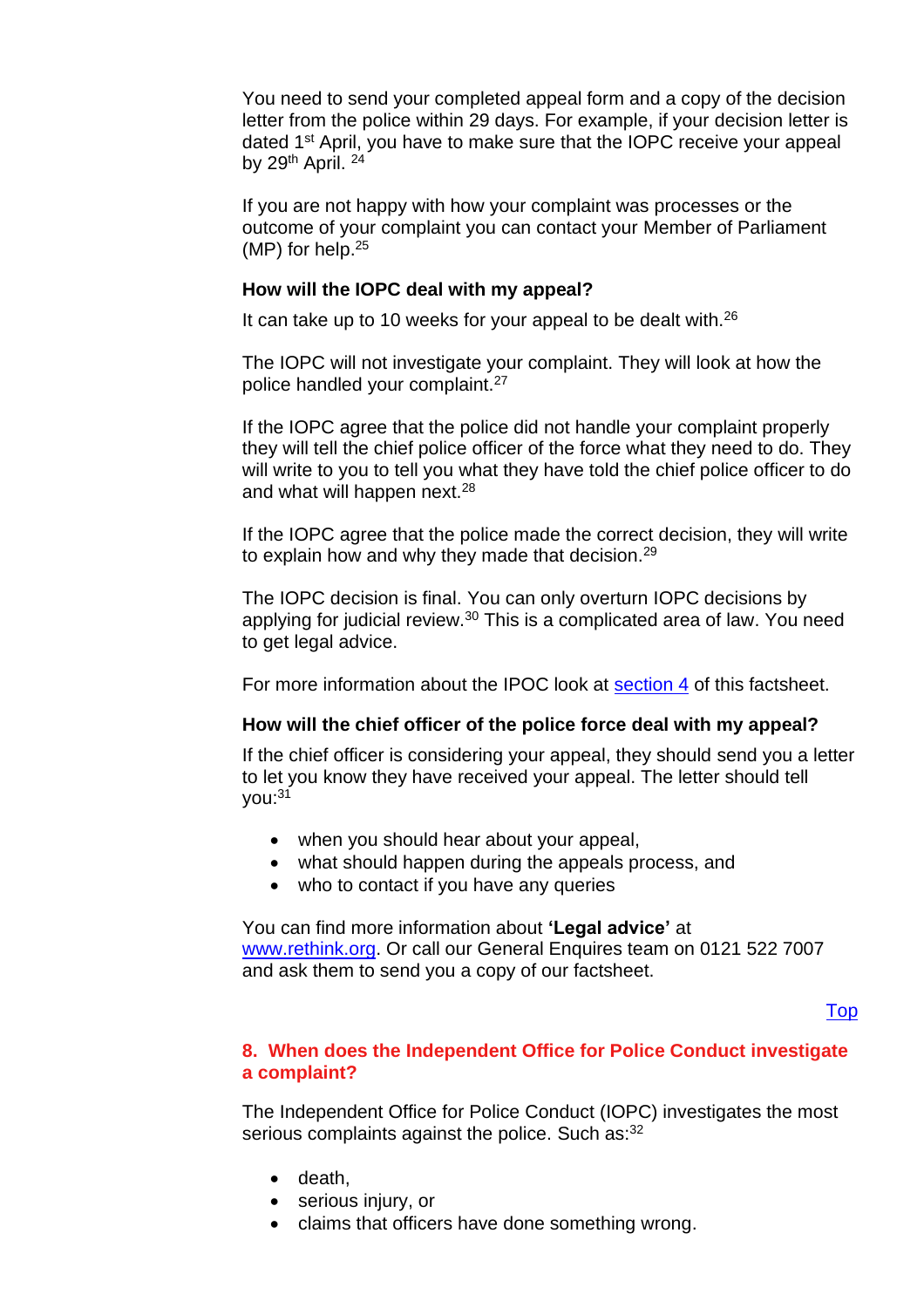Your police force must pass your complaint to the IOPC if you have made a serious complaint about the police. Your police force must also pass information to the IOPC about serious concerns, even if you haven't made a complaint.

The IOPC has different levels of investigation. How they investigate will depend on how complicated or serious your complaint is.<sup>33</sup>

For more information about the IOPC look at [section 4](#page-3-0) of this factsheet.

[Top](#page-0-1)

# <span id="page-7-0"></span>**9. Can anyone help me to complain?**

A friend or relative can help you to complain.

If you are in prison, you could ask your Personal Officer, another member of prison staff or another inmate for help.

## **Advocacy**

There may be community advocacy services that can help you to make a complaint. They are sometimes called generic advocates. But they won't exist in all areas of England.

Advocacy services are independent to the police. They should be free to use.

If you can't find an advocate to help you, talk to the police. If you have extra needs because of your mental illness or anther disability the police might need to help you find an advocate. If they do not do this they might be discriminating against you.<sup>34</sup>

You can find more information about **'Discrimination'** at [www.rethink.org](file://///Srv-fil05/YKS_NE_EM/EM/Advice%20&%20Information%20Service%20AIS4005/Shared/FACT%20SHEETS/Employment%20Support%20Allowance%20(ESA)%20Factsheet/Review%20Folder/2016/www.rethink.org) Or call our General Enquiries team on 0121 522 7007 and ask them to send you a copy of our factsheet.

How do I find an advocacy service?

- Use an internet search engine. Use search terms like 'advocacy Leicestershire' or 'community mental health advocacy Devon'.
- Ask a support worker or key worker, if you have one.
- Ask a friend or family member to help you.
- Call or e-mail our advice service and we will look for you. Our contact details are on the back page of this factsheet.

## **Member of Parliament (MP)**

You could ask your local MP to help you make a complaint.

You can find out who your local MP is by going to the website [www.findyourmp.parliament.uk](http://findyourmp.parliament.uk/)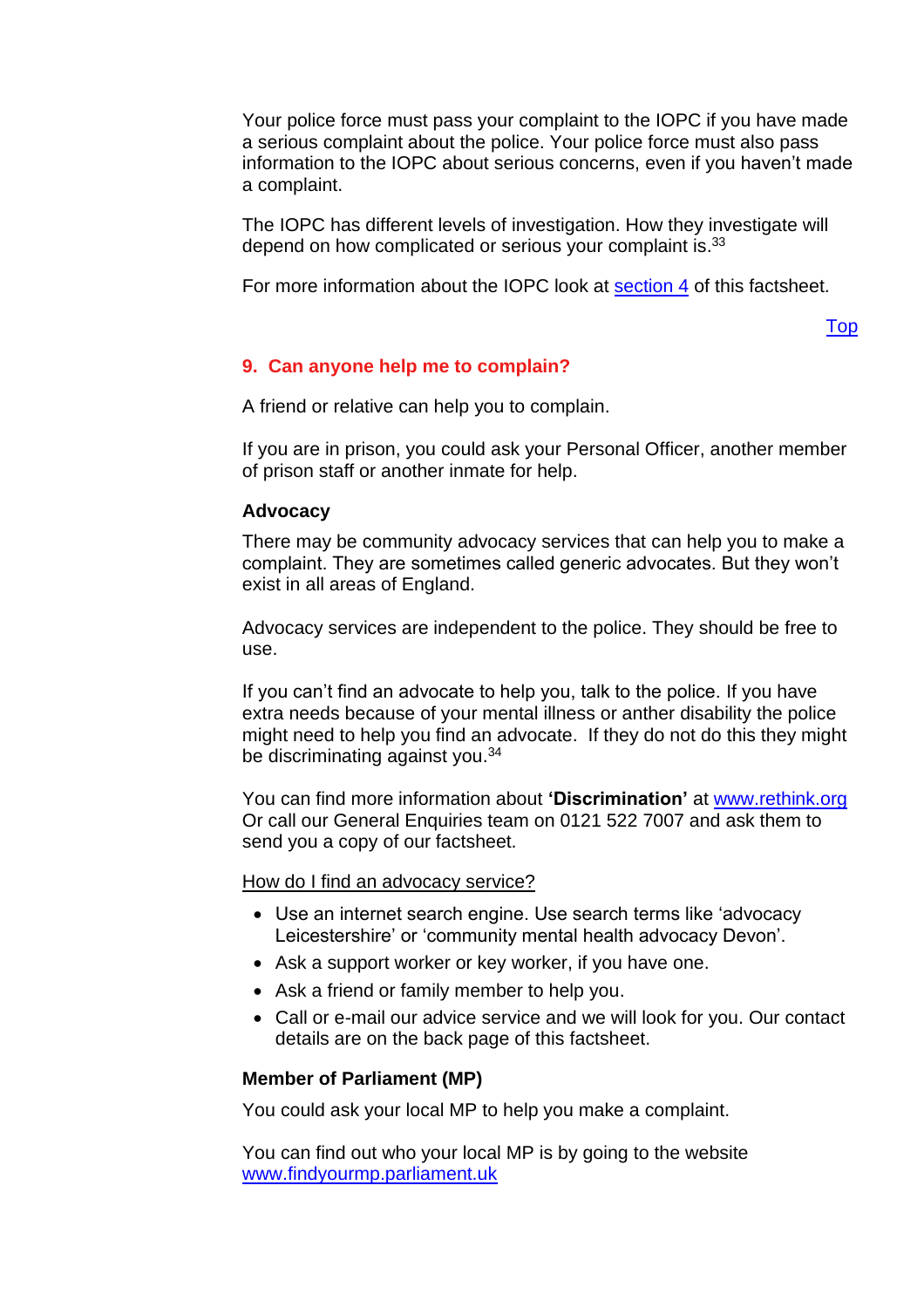Or you can contact the House of Commons Information Office on 020 7219 4272.

# **Citizen's Advice**

Your local Citizen's Advice may be able to help you complain.

You can find your local office at [www.citizensadvice.org.uk/](https://www.citizensadvice.org.uk/) or call 08444 111 444.

#### [Top](#page-0-1)

## <span id="page-8-0"></span>**10. How can I complain about a relative or friend's experience?**

You can help a loved one to complain if they want you to.

You could do the following things.

- Give them information about how the complaints process works.
- Explain to your loved one how the complaints process works.
- Help them to write their complaint.
- Find out who to send the complaint to.
- Help to monitor progress of the complaint.

#### **Can I complain on my relative or friend's behalf?**

Your loved one should give their consent to say that they are happy for you to take a complaint forward on their behalf. Get written consent from your loved one to do this. If you don't have consent the office may not accept your complaint.<sup>35</sup>

## **Can I complain about something that has affected me?**

You can make a complaint about how the police or police staff have behaved if you have been affected. You can complain even if this behaviour was not directed towards you. For example, your loved one may be more unwell because of police behaviour. This may mean that you need to give them more support.

[Top](#page-0-1)

**Further** Reading You can find more information about:

- Complaints about court
- Complaints about prison
- Criminal courts and mental health
- Prison going in
- Prison what happens in prison

at [www.rethink.org.](http://www.rethink.org/) Or call 0121 522 7007 and ask us to send you a copy.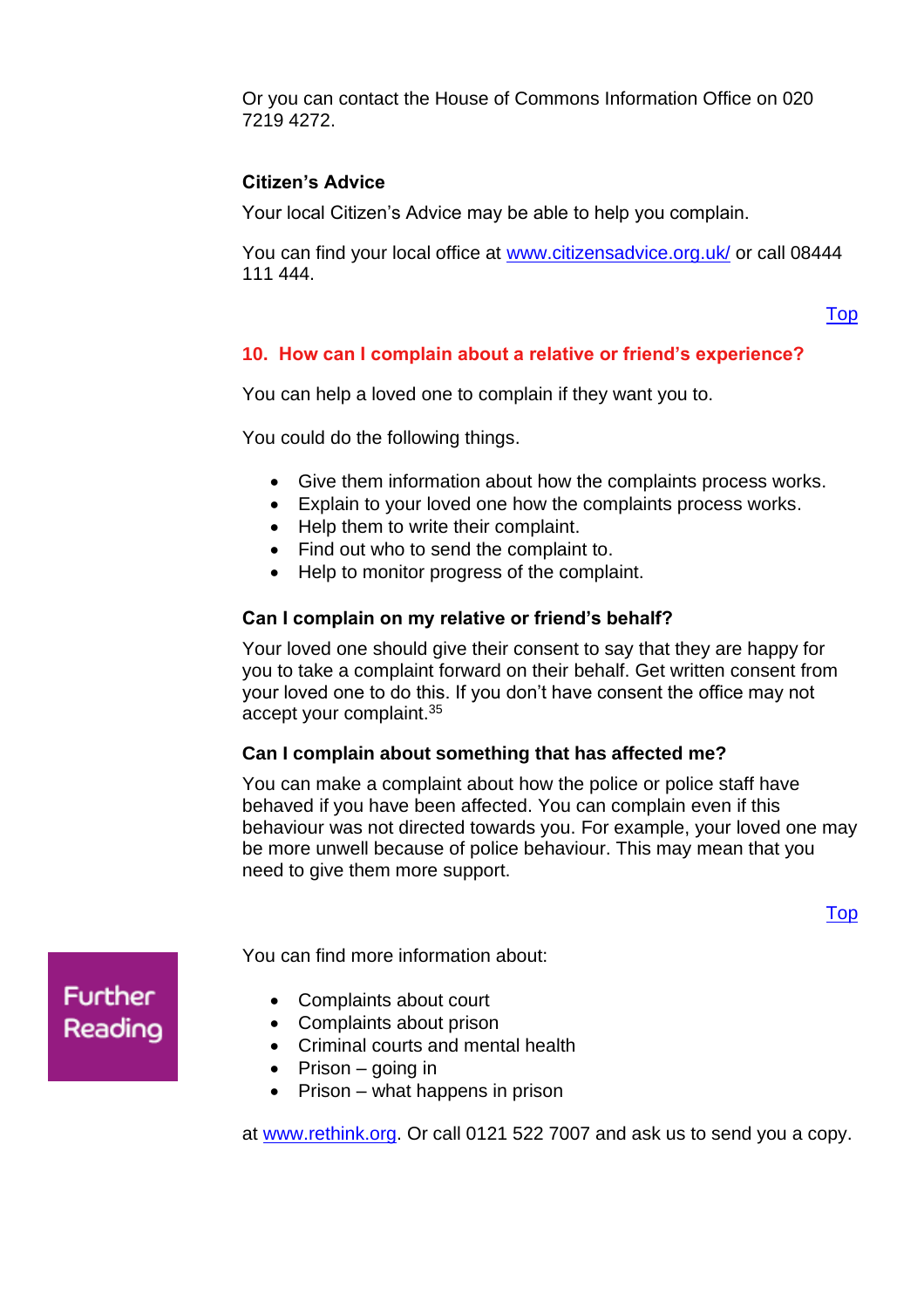#### **Civil Legal Advice**

Civil Legal Advice can help you to find a solicitor who works under legal aid.

**Telephone**: 0345 345 4 345 (9am to 8pm Mon- Fri, 9am to 12.30pm Sat) **Text**: 'legalaid' and your name to 80010 **Website**: [www.gov.uk/civil-legal-advice](http://www.gov.uk/civil-legal-advice)

#### **Equality Advisory Support Service (EASS)**.

EASS gives information and advice on discrimination.

**Textphone:** 0808 800 0084 **Telephone**: 0808 800 0082 (Mon-Fri 9am-7pm and Sat 10am-2pm) **Address:** FREEPOST EASS HELPLINE FPN6521 **Email:** Online form [click here](http://www.equalityadvisoryservice.com/app/ask) **Website:** [www.equalityadvisoryservice.com](http://www.equalityadvisoryservice.com/)

#### **The Criminal Injuries Compensation Authority**

This is a government organisation that can pay money to people who have been the victim of a violent crime.

**Telephone**: 0300 003 3601 (Monday to Friday 8.30am – 5pm, except Wednesday 10am – 5pm). **Address**: Alexander Bain House, Atlantic Quay, 15 York Street Glasgow, G2 8JQ **Email**: Online for [on website](https://www.justice.gov.uk/contacts?a=68536) **Website**: [www.justice.gov.uk/guidance/compensation](http://www.justice.gov.uk/guidance/compensation-schemes/cica/index.htm)[schemes/cica/index.htm](http://www.justice.gov.uk/guidance/compensation-schemes/cica/index.htm)

#### **The Law Society**

They have a database to help you find a solicitor.

**Website**: [www.lawsociety.org.uk/find-a-solicitor/](http://www.lawsociety.org.uk/find-a-solicitor/)

**References** 

<sup>&</sup>lt;sup>1</sup> Independent Office for Police Conduct (IOPC). Make a complaint. *[www.policeconduct.gov.uk/complaints-and-appeals/make-complaint](https://policeconduct.gov.uk/complaints-and-appeals/make-complaint)* (Accessed 2<sup>nd</sup> September 2019).

<sup>2</sup> Schedule 2 The Police (Conduct) Regulations 2012. SI 21012/2632 <sup>3</sup> Solicitors Regulatory Authority. *SRA Handbook* [www.sra.org.uk/solicitors/handbook/code](https://www.sra.org.uk/solicitors/handbook/code/part2/rule1/) (accessed 3rd September 2019) para IB (1.23). <sup>4</sup> Home Office. *Code C Revised Code of Practice for the detention, treatment and questioning of persons by Police Officers.* London: TSO. July 2018, at para 3.5 (c) [https://assets.publishing.service.gov.uk/government/uploads/system/uploa](https://assets.publishing.service.gov.uk/government/uploads/system/uploads/attachment_data/file/729842/pace-code-c-2018.pdf) [ds/attachment\\_data/file/729842/pace-code-c-2018.pdf](https://assets.publishing.service.gov.uk/government/uploads/system/uploads/attachment_data/file/729842/pace-code-c-2018.pdf) (accessed 2nd

September 2019).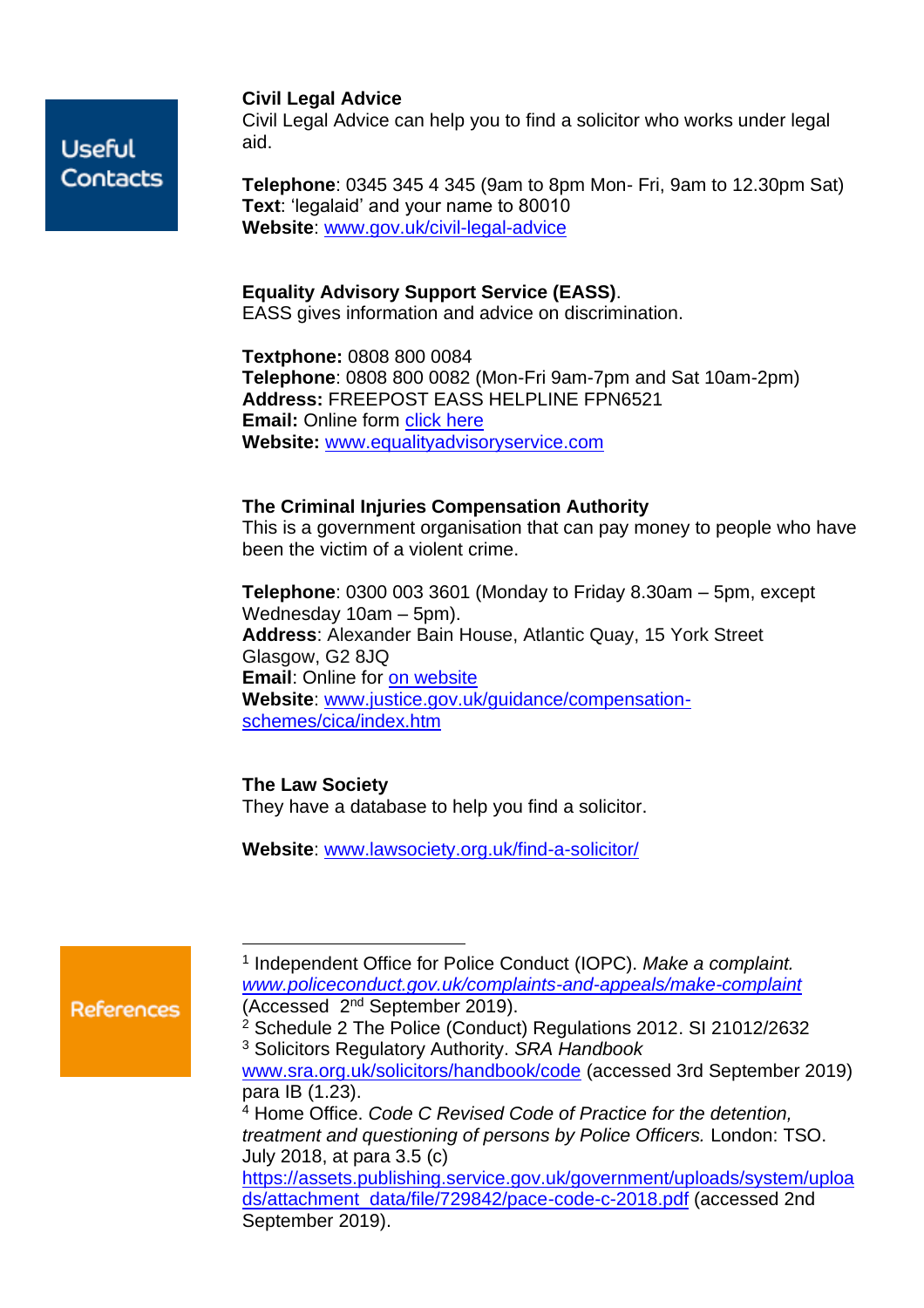As note 4 at para 1.4.

As note 4 at para 1.13 (d).

 $<sup>7</sup>$  As note 4, Annex E(9).</sup>

As note 4, at para 1.7b.

As note 4 at para 1.7 (iii).

[As](https://policeconduct.gov.uk/complaints-and-appeals/make-complaint) note 1.

 IOPC. *Who we are.* [www.policeconduct.gov.uk/who-we-are](https://www.policeconduct.gov.uk/who-we-are) (accessed 3rd September 2019).

 IOPC. *How do I make a complaint about the police: easy read.* [www.policeconduct.gov.uk/sites/default/files/Documents/Easyread/Easyre](https://www.policeconduct.gov.uk/sites/default/files/Documents/Easyread/Easyread_Leaflet_How_do_I_make_a_complaint_about_the_police.pdf) [ad\\_Leaflet\\_How\\_do\\_I\\_make\\_a\\_complaint\\_about\\_the\\_police.pdf](https://www.policeconduct.gov.uk/sites/default/files/Documents/Easyread/Easyread_Leaflet_How_do_I_make_a_complaint_about_the_police.pdf) Page 3 (accessed 3 rd September 2019).

As note 12. Page 4

As note 1.

As note 1.

As note 1.

As note 1.

IOPC. *The police complaints system.*

[www.policeconduct.gov.uk/sites/default/files/Documents/info-for](https://policeconduct.gov.uk/sites/default/files/Documents/info-for-police/the-police-complaints-system-information-for-police-staff-contractors-and-volunteers_IOPC.pdf)[police/the-police-complaints-system-information-for-police-staff](https://policeconduct.gov.uk/sites/default/files/Documents/info-for-police/the-police-complaints-system-information-for-police-staff-contractors-and-volunteers_IOPC.pdf)[contractors-and-volunteers\\_IOPC.pdf](https://policeconduct.gov.uk/sites/default/files/Documents/info-for-police/the-police-complaints-system-information-for-police-staff-contractors-and-volunteers_IOPC.pdf) Page 10 (accessed 3rd September 2019).

As note 1.

 IOPC. *Statutory Guidance to the police service on the handling of complaints.*

[www.policeconduct.gov.uk/sites/default/files/Documents/statutoryguidance](https://policeconduct.gov.uk/sites/default/files/Documents/statutoryguidance/2015_statutory_guidance_english.pdf) [/2015\\_statutory\\_guidance\\_english.pdf](https://policeconduct.gov.uk/sites/default/files/Documents/statutoryguidance/2015_statutory_guidance_english.pdf) Page 90 - 96 (accessed 3rd September 2019).

[As](https://policeconduct.gov.uk/sites/default/files/Documents/statutoryguidance/2015_statutory_guidance_english.pdf) note 20. Page 100.

As note 18. Page 13.

 IOPC. *Make an appeal* [www.policeconduct.gov.uk/complaints-and](https://www.policeconduct.gov.uk/complaints-and-appeals/make-appeal)[appeals/make-appeal](https://www.policeconduct.gov.uk/complaints-and-appeals/make-appeal) (accessed 3rd September 2019).

As note 23.

 Resolver. *Police – MPs complaint.* [www.resolver.co.uk/consumer](https://www.resolver.co.uk/consumer-rights/mps-police-complaint-complaints)[rights/mps-police-complaint-complaints](https://www.resolver.co.uk/consumer-rights/mps-police-complaint-complaints) (accessed 3rd September 2019).

As note 23.

As note 23.

As note 23.

As note 23.

As note 20. Para 13.2 Page 100 .

As note 20. Para 13.28 Page 106.

As note 20. Page 42-44.

As note 20. Page 51.

IOPC. *Supporting people to make complaints*

[https://policeconduct.gov.uk/sites/default/files/Documents/info-for](https://policeconduct.gov.uk/sites/default/files/Documents/info-for-police/supporting-people-to-make-complaints-key-principles-for-police_IOPC.pdf)[police/supporting-people-to-make-complaints-key-principles-for](https://policeconduct.gov.uk/sites/default/files/Documents/info-for-police/supporting-people-to-make-complaints-key-principles-for-police_IOPC.pdf)[police\\_IOPC.pdf](https://policeconduct.gov.uk/sites/default/files/Documents/info-for-police/supporting-people-to-make-complaints-key-principles-for-police_IOPC.pdf) Page 5 (accessed 3rd September 2019). As note 23.